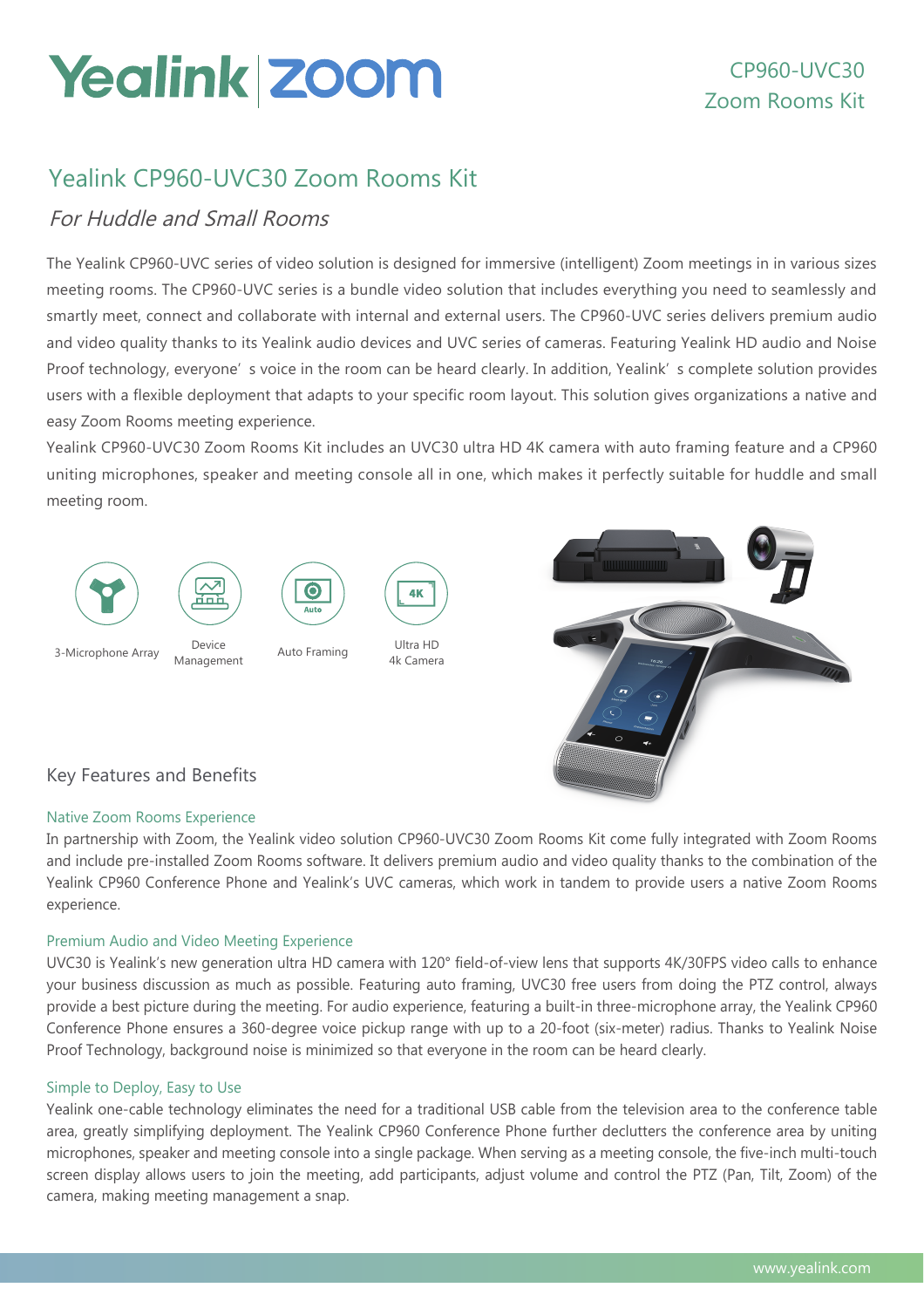# Yealink

## Specifications

| Package Content<br>• Mini-PC and cable management box<br>• Yealink CP960 conference phone<br>• UVC30 UHD 4K camera<br>Preload<br>• Windows 10 IoT Enterprise X64<br>• Windows 10 IoT Enterprise License                               | $\cdot$ 4 x USB3.1 Type-A<br>• 1 x Thunderbolt 3 Type-C<br>• 1 x 10/100/1000M Ethernet port<br>• 1 x Power port<br>• 1 x Security lock slot<br>• Cable management box<br>Yealink Conference Phone CP960                                                                  | Yealink UVC30 4K Camera<br>• 4K video resolution<br>• Maximum 60FPS<br>• 3x digital zoom<br>• Field of view (diagonal): 120°<br>• Facial recognition and Auto framing<br>• Camera presets<br>• 1 x 3m USB 2.0 cable |
|---------------------------------------------------------------------------------------------------------------------------------------------------------------------------------------------------------------------------------------|--------------------------------------------------------------------------------------------------------------------------------------------------------------------------------------------------------------------------------------------------------------------------|---------------------------------------------------------------------------------------------------------------------------------------------------------------------------------------------------------------------|
| · Zoom Rooms App<br>• Yealink RoomConnect<br>Mini-PC Package<br>• 8 <sup>th</sup> -gen Intel <sup>®</sup> Core <sup>™</sup> i5<br>• Memory: 8GB (2 x 4GB)<br>• Storage: 128GB SSD<br>• 1 x HDMI video output<br>• Bluetooth and Wi-Fi | • 5" 720x1280 capacitive touch screen<br>• 1 x RJ45 10/100M Ethernet port<br>• Power over Ethernet (IEEE 802.3af), class 4<br>• 2 x Wired MIC port<br>$\cdot$ 2 x USB 2.0 port<br>• 1 x 3.5mm audio-out port<br>• 1 x USB 2.0 Micro-B device port<br>• 1 x Security slot | <b>Other Physical Features</b><br>• Operating humidity: 10~95%<br>• Operating temperature: 0~40°C<br>$(+32 \sim 104$ °F)<br>• Storage temperature: -30~70°C<br>$(-22 \sim 158$ °F)                                  |

## Scene graph in a conference room:

**UVC30**  $\circledR$  $\circledR$  $CPP60$  $\left(\overline{x}\right)$  $\left( \mathbf{x}\right)$ 

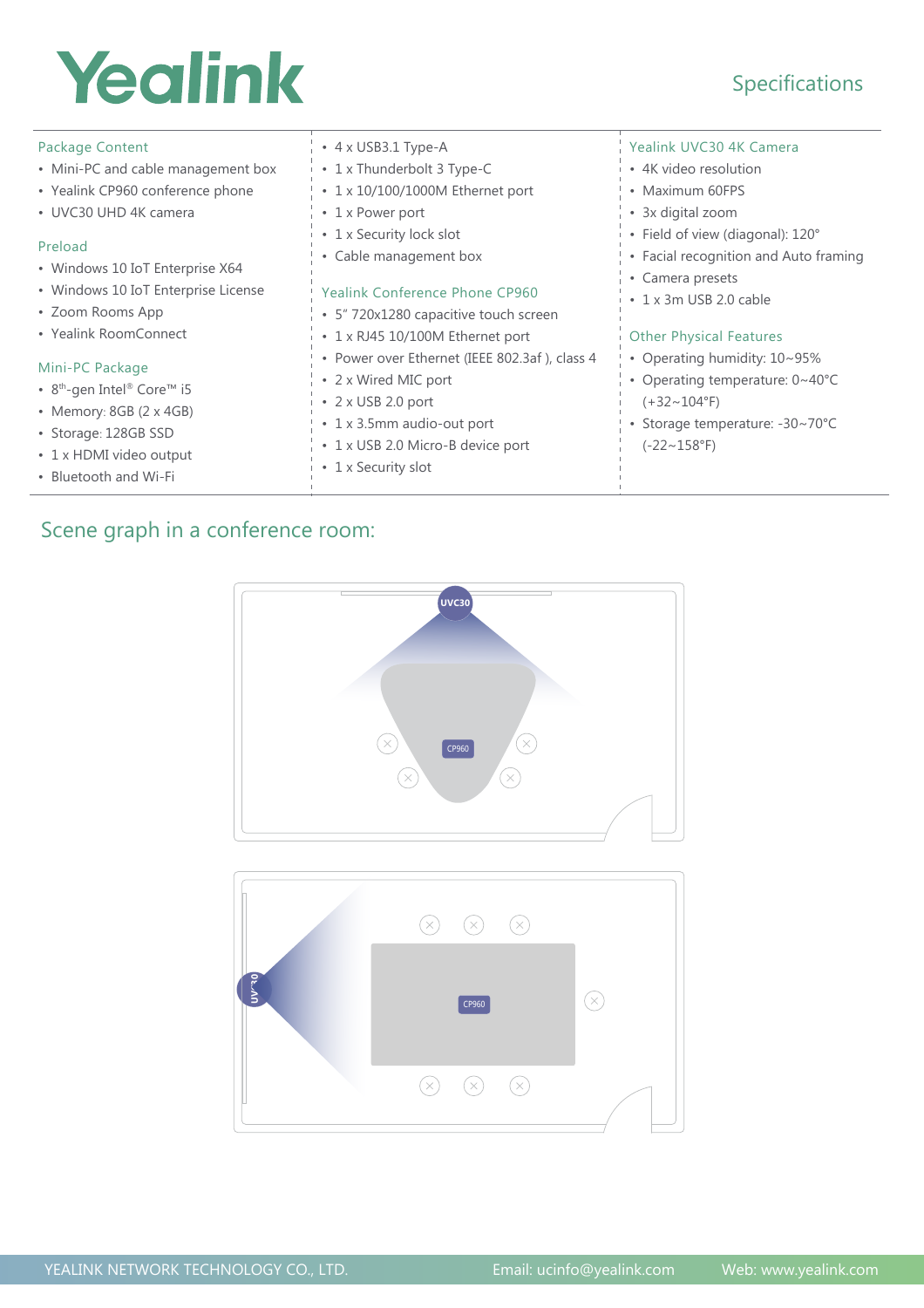

# Connection:



 $\bigcirc$ For convenience, we recommend that you connect a wireless USB dongle to the back of the Mini-PC to use mouse and keyboard to manage devices.